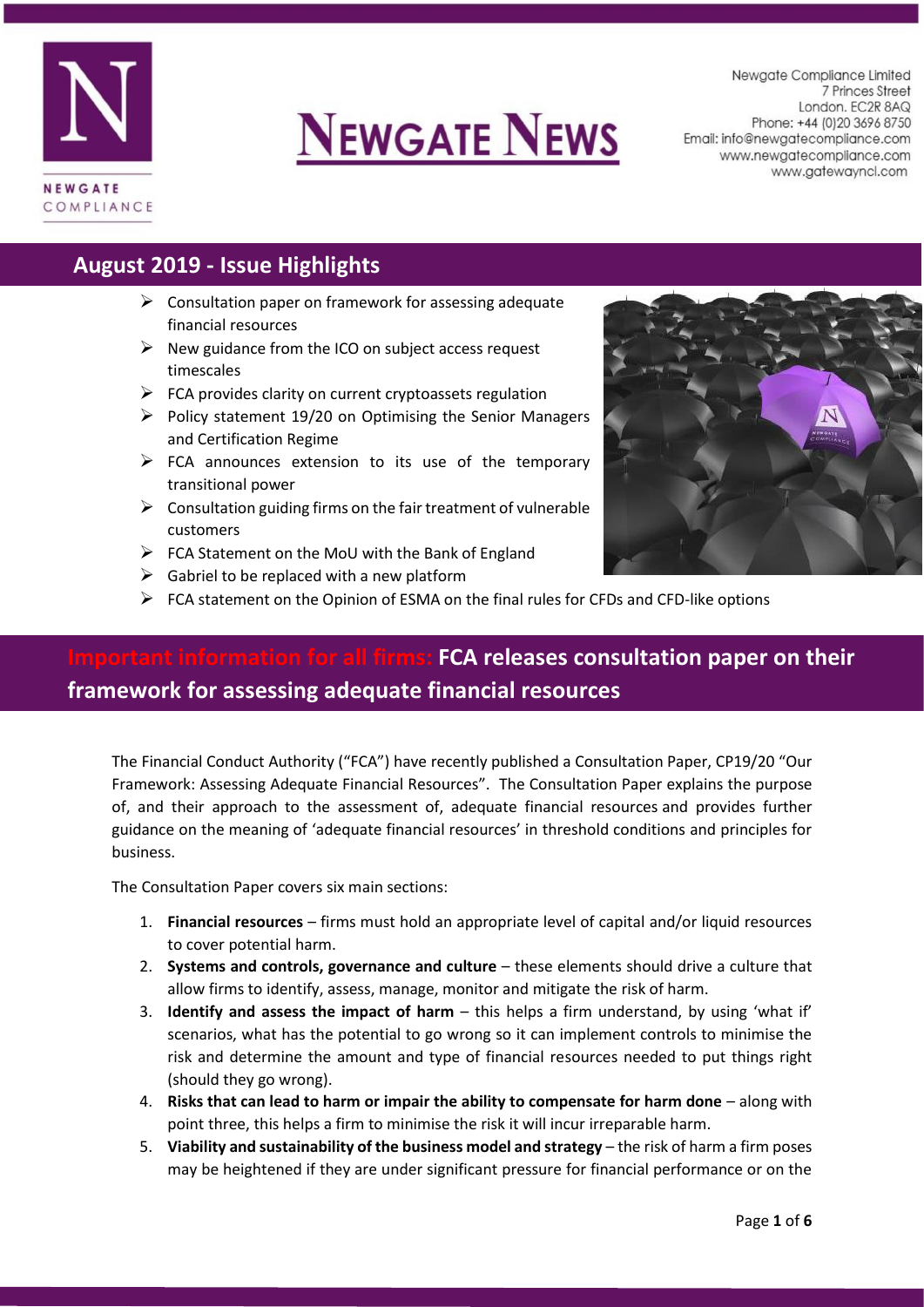



verge of failure. Understanding a firm's financial vulnerabilities and proximity to failure is important to understand in order to adequately prepare to minimise the risk of harm.

6. **Wind-down planning** – this is highly encouraged by the FCA as such planning can help to reduce the impact of a firm's failure and thus minimise the risk of unforeseen harm occurring.

A full copy of CP12/20 Our Framework: Assessing Adequate Financial Resources can be found [here.](https://www.fca.org.uk/publication/consultation/cp19-20.pdf) Next steps: Firms are encouraged to review the consultation paper and consider the impact on your existing practices in assessing financial adequacy. If you have any questions on the impact of this Consultation Paper to your firm, please do not hesitate to contact us.

[https://www.fca.org.uk/publications/consultation-papers/cp19-20-our-framework-assessing](https://www.fca.org.uk/publications/consultation-papers/cp19-20-our-framework-assessing-adequate-financial-resources)[adequate-financial-resources](https://www.fca.org.uk/publications/consultation-papers/cp19-20-our-framework-assessing-adequate-financial-resources)

# **Ion for all firms: New guidance from the ICO on subject access request timescales**

The ICO has updated its guidance on how long an organisation has to respond to a Subject Access Request (SAR). This follows a [Court of Justice of the European Union \(CJEU\) ruling.](http://newsletter.ico.org.uk/c/17z7HLe9IppycRaGwHlWtGUW)

The previous guidance stated that SARs must be responded to within one calendar month, with the day after receipt counting as 'day one'. This has now changed. 'Day one' is now the day of receipt. For example, a SAR received on  $3<sup>rd</sup>$  September should now be responded to by  $3<sup>rd</sup>$  October.

The [ICO guidance](https://ico.org.uk/for-organisations/guide-to-data-protection/whats-new/) has been updated to reflect this change.

Next steps: Firms should update its policy and procedures regarding responding to SARs to clarify the response time to such requests.

# **FCA provides clarity on current cryptoassets regulation**

The FCA has issued a Policy Statement PS19/22 which sets out final guidance on the cryptoassets activities which fall under FCA regulation. The guidance help firms make clear the important distinction as to which cryptoassets fall inside the regulatory perimeter. The guidance also acts as a reminder to consumers that they must be cautious when investing in assets that bear no intrinsic value such as cryptoassets.

Christopher Woolard, Executive Director of Strategy and Competition at the FCA commented: 'This is a small, complex and evolving market covering a broad range of activities. Today's guidance will help clarify which cryptoassets activities fall inside our regulatory perimeter'.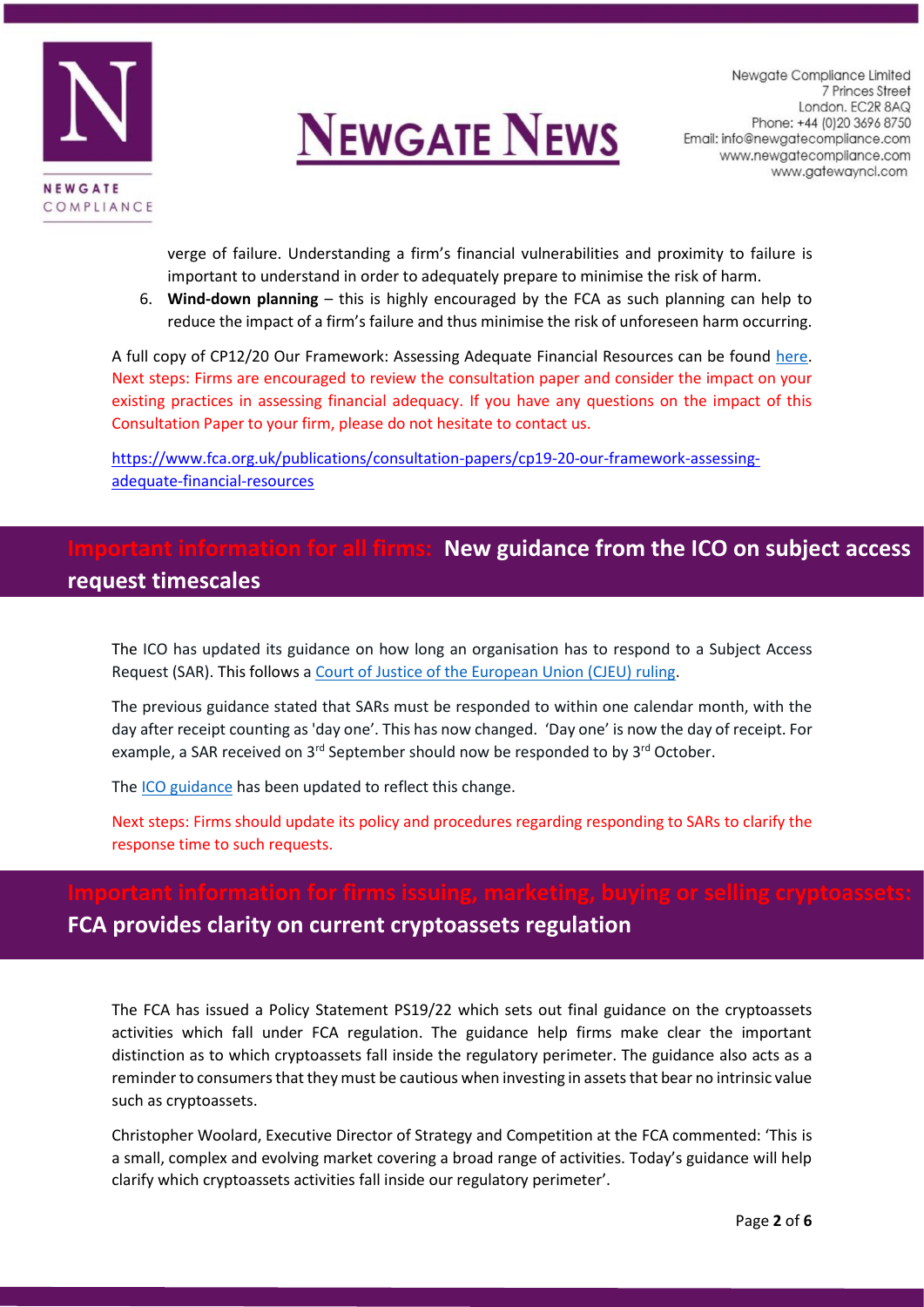



Newgate Compliance Limited 7 Princes Street London. EC2R 8AQ Phone: +44 (0) 20 3696 8750 Email: info@newgatecompliance.com www.newgatecompliance.com www.gatewayncl.com

The Policy Statement in full can be foun[d here.](https://www.fca.org.uk/publication/policy/ps19-22.pdf)

Next steps: If your firm issues, markets, buys or sells cryptoassets, it would be prudent to review the impact of this Policy Statement on your firm's activities.

<https://www.fca.org.uk/news/press-releases/fca-provides-clarity-current-cryptoassets-regulation>

# **FCA publishes policy statement 19/20 on Optimising the Senior Managers and Certification Regime**

On 26 July 2019, the FCA published its final rules on the Senior Managers and Certification Regime ("SM&CR"), including its feedback on responses to Consultation Paper 19/4.

All firms authorised and regulated by the FCA will be affected by the new rules under SM&CR. It is important to note that whether a firm is classified as Limited Scope, Core or Enhanced will affect the impact of these requirements.

The main changes to the existing rules as discussed in the Policy Statement include:

- Confirming that the Head of Legal function is not a Senior Management Function
- Amendments to the scope of the "Client Dealing Function" under the Certification Regime
- Clarifying the application of the Certification Regime to CF 28 Systems and Controls roles
- Applying Prescribed Responsibility "SC4" to non-approved Executive Directors at Limited Scope firms
- Amendments to regulatory forms and the Handbook

Furthermore, the PS 19/20 sets out final rules regarding the new Directory for Certified Staff. Firms should start submitting data on their Certified Staff to the Directory as of 9 December 2019.

Newgate has produced a detailed summary of the final SMCR rules. It can be accessed [here](http://newgatecompliance.com/downloader/OGMxODQ5Y2UxM2NjM2M3MjNmNDNmZmRlOTM3NGVmMjaRF8AoGik4ZdTZ7p7pdgcLa1NMUk9BemdZTGNPNXViSkVzN3B6Y0p2a1hwMmx6OUQ4ck5UVDJiSmxyc25JSHZTc05MbkJHeHpzRWo0SGhqTQ) and is aimed at Core and Limited Scope firms.

Next steps: Prepare for SMCR by updating your compliance/HR policies and procedures, identifying your impacted staff, rolling out training and appropriate framework documents (HR appraisals forms etc). The FCA has been emailing firms to confirm firm's appropriate SMCR firm classifications. If you have any questions about your classification type, please do not hesitate to contact us.

[https://www.fca.org.uk/news/news-stories/optimising-senior-managers-and-certification-regime](https://www.fca.org.uk/news/news-stories/optimising-senior-managers-and-certification-regime-policy-statement-19-20-and-feedback-cp-19-4)[policy-statement-19-20-and-feedback-cp-19-4](https://www.fca.org.uk/news/news-stories/optimising-senior-managers-and-certification-regime-policy-statement-19-20-and-feedback-cp-19-4)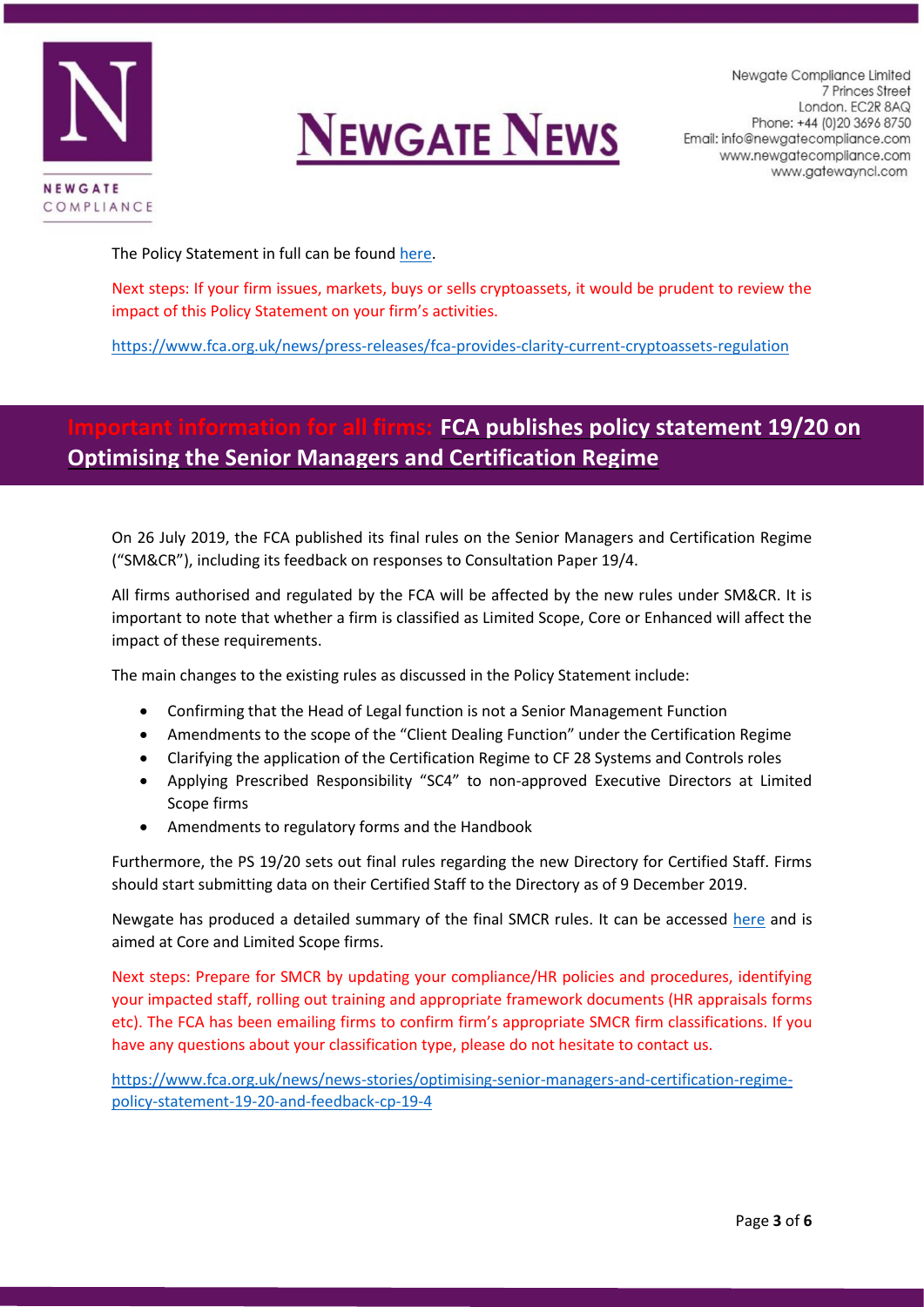



Newgate Compliance Limited 7 Princes Street London. EC2R 8AQ Phone: +44 (0) 20 3696 8750 Email: info@newgatecompliance.com www.newgatecompliance.com www.gatewayncl.com

### **IFCA announces extension to its use of the**

### **temporary transitional power**

The FCA has confirmed its intention to extend the proposed duration of the directions issued under the temporary transitional power till the 31<sup>st</sup> December 2020. This extension reflects that of Article 50 and, other than this announcement, the FCA's approach to Brexit reportedly remains unchanged.

Under the power, firms will not generally need to prepare now to meet the changes to their UK regulatory obligations which are connected to Brexit.

However, the following firms or persons should continue their preparations to comply with the changes:

- Firms subject to the MiFID II transaction reporting regime, and connected persons (for example approved reporting mechanisms).
- Firms subject to reporting obligations under the European Market Infrastructure Regulation (EMIR).
- EEA Issuers that have securities traded or admitted to trading on UK markets.
- Investment firms subject to the Bank Recovery and Resolution Directive (BRRD) and that have liabilities governed by the law of an EEA State.
- EEA firms intending to use the market-making exemption under the Short Selling Regulation.
- Firms intending to use credit ratings issued or endorsed by FCA-registered credit ratings agencies after exit day.
- UK originators, sponsors, or securitisation special purpose entities (SSPEs) of securitisations they wish to be considered simple, transparent, and standardised (STS) under the Securitisation Regulation.

The FCA expect firms to use the additional time to prepare to meet their obligations and will require evidence as to why if a firm cannot meet them. Further information will be published by the FCA before exit day detailing how firms can comply with post-exit rules.

[https://www.fca.org.uk/news/press-releases/fca-announces-extension-its-use-temporary](https://www.fca.org.uk/news/press-releases/fca-announces-extension-its-use-temporary-transitional-power)[transitional-power](https://www.fca.org.uk/news/press-releases/fca-announces-extension-its-use-temporary-transitional-power)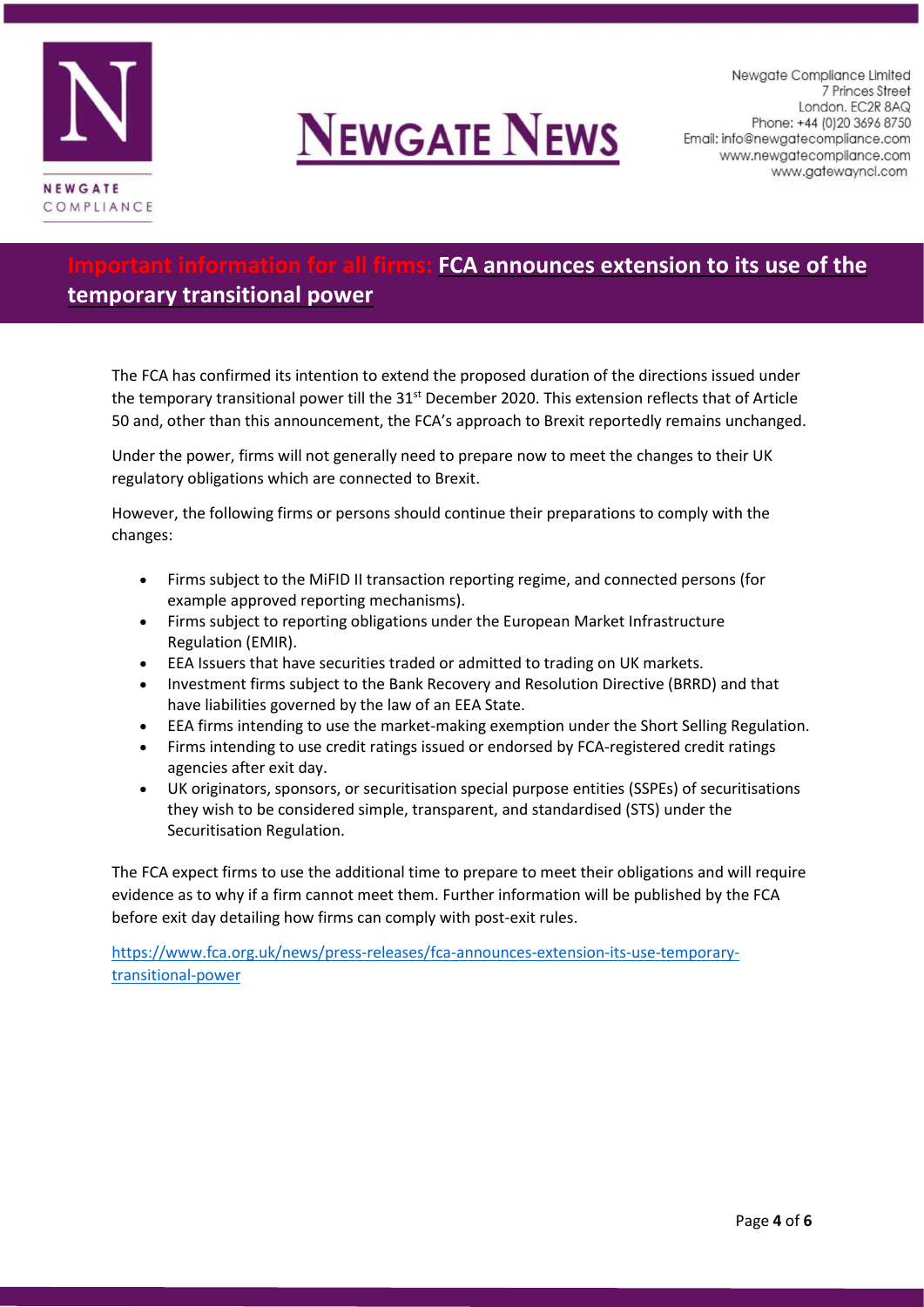



Newgate Compliance Limited 7 Princes Street London. EC2R 8AQ Phone: +44 (0) 20 3696 8750 Email: info@newgatecompliance.com www.newgatecompliance.com www.gatewayncl.com

## **Important information for all firms: FCA launches consultation guiding firms on the fair treatment of vulnerable customers**

On the 23<sup>rd</sup> July 2019, the FCA released Guidance Consultation Paper GC19/3: Guidance for firms on the fair treatment of vulnerable customers. The Consultation Paper sets out the FCA's view of what firms are expected to do to ensure that vulnerable consumers are consistently treated fairly in line with the FCA's Principles.

The FCA warns that firms will need to think about what this guidance means for their business and their customers as well as how they understand and address the needs of their most vulnerable customers. Ultimately, there is an expectation and drive towards ensuring that the fair treatment of vulnerable customers becomes embedded in a firms' culture.

The draft Guidance is set out in three main sections:

- Understanding the needs of vulnerable consumers.
- Ensuring staff have the skills and capabilities needed.
- Translating that understanding into taking practical action.

There will be a two-stage consultation on the guidance, with the first round of feedback closing on  $4<sup>th</sup>$ October 2019.

[https://www.fca.org.uk/news/press-releases/fca-launches-consultation-guiding-firms-fair](https://www.fca.org.uk/news/press-releases/fca-launches-consultation-guiding-firms-fair-treatment-vulnerable-customers)[treatment-vulnerable-customers](https://www.fca.org.uk/news/press-releases/fca-launches-consultation-guiding-firms-fair-treatment-vulnerable-customers)

# **For all firms: FCA Statement on the MoU with the Bank of England**

The FCA has published an updated Memorandum of Understanding with the Bank of England to reflect the PRA (Prudential Regulatory Authority) becoming fully integrated into the Bank of England, following its de-subsidisation in March 2017. The newly updated memorandum also reflects the expansion of the regulators' remit and organisational changes that have been undertaken.

The full copy of the memorandum can be found [here.](https://www.fca.org.uk/publication/mou/mou-bank-of-england.pdf)

<https://www.fca.org.uk/news/statements/fca-statement-mou-bank-of-england>